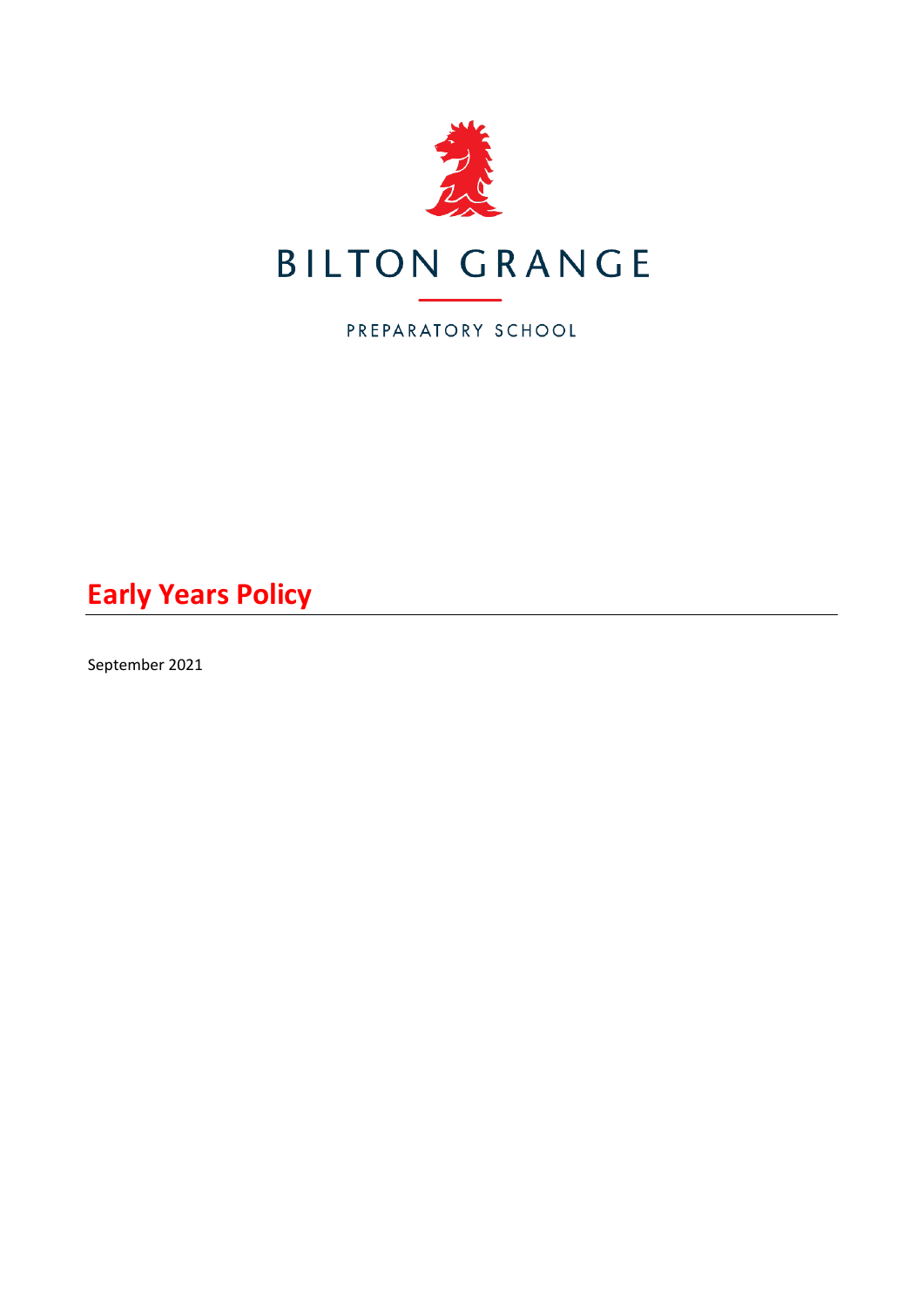This policy relates to Early Years children and staff at Bilton Grange, including The Nest (3+ preschool class) and Reception. Bilton Grange follows all of the statutory requirements of the Early Years Foundation Stage Framework (September 2021).

The named Manager and DSL for EYFS at Bilton Grange is: Katie Gedye, Assistant Head Pre-Prep. The named Deputy Manager is: Arabella Hickman, Reception Form Teacher The Governor with responsibility for EYFS is: John Moreland

The aims of Early Years Education at Bilton Grange are in line with the aims stated by the School, with a specific focus on the following:

- To provide a truly outstanding educational experience for all our pupils whatever their abilities and aptitudes.
- To nurture children, enabling them to develop to their full potential, and build a love of learning and a thirst for knowledge.
- To prepare our pupils for the life that lies ahead academically, emotionally, morally and spiritually.
- To foster in all our pupils a confidence without arrogance and a respect for all those around them.
- In the idyllic setting of Bilton Grange, to encourage a love of nature and a respect for the environment…
	- …and to create happy memories of school days with friends for life.

# **The Early Years' Foundation Stage**

The Planning for The Nest and Reception follows the Early Years Foundation Stage guidance (EYFS), updated and effective from September 2021. Bilton Grange Early Years follow both the Learning and Development Requirements and the Safeguarding and Welfare Requirements.

The 4 principles of the EYFS are:

- every child is a **unique child**, who is constantly learning and can be resilient, capable, confident and self-assured
- children learn to be strong and independent through **positive relationships**
- children learn and develop well in **enabling environments with teaching and support from adults**, who respond to their individual interests and needs and help them to build their learning over time. Children benefit from a strong partnership between practitioners and parents and/or carers.
- importance of learning and development. Children develop and learn at different rates.

These 4 principles are set out to ensure effective practice in the care, development and learning of young children.

We recognise that children develop and learn at different rates, and we aim to guide each child so that they make progress at their own individual pace.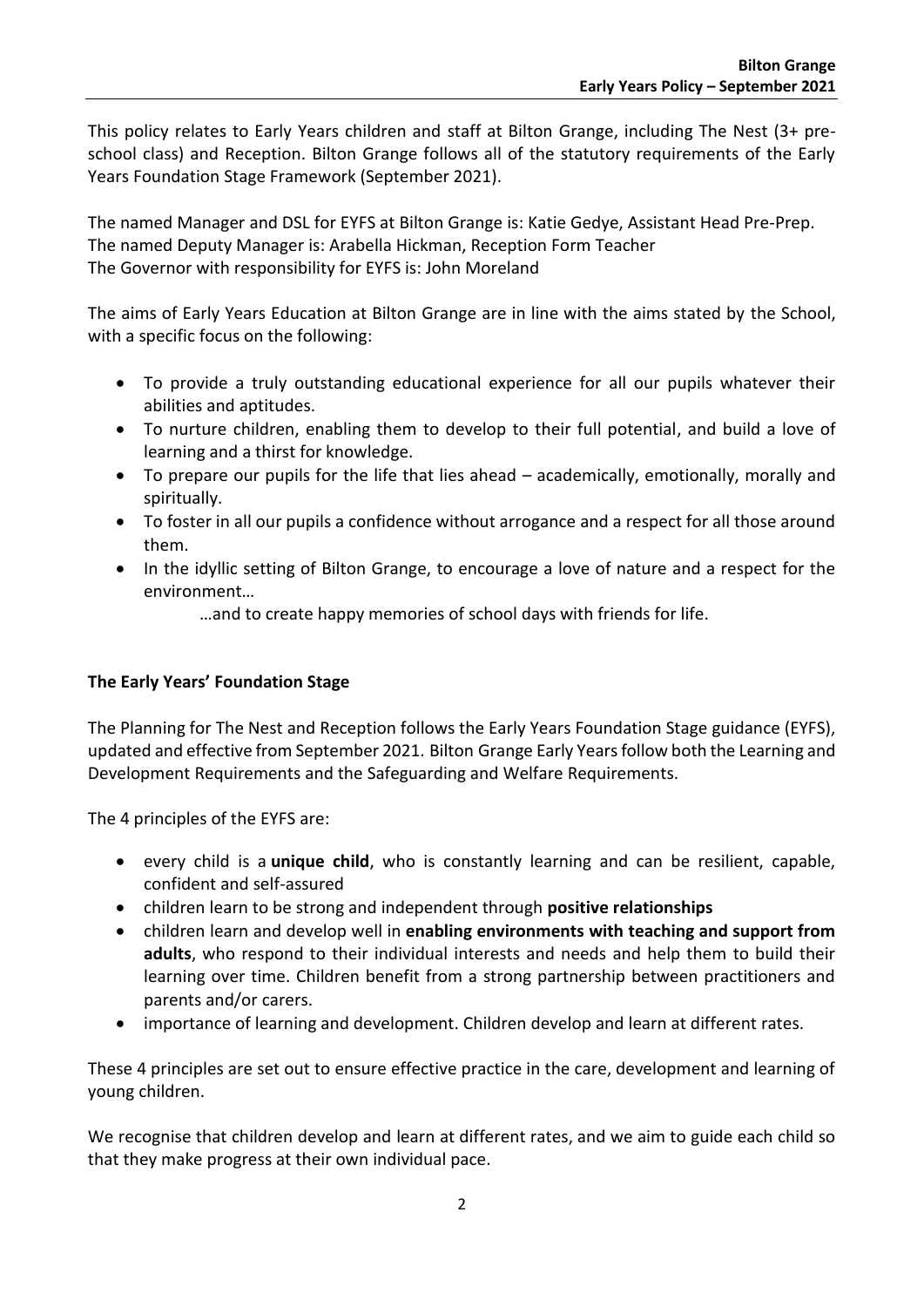Children in The Nest and Reception experience a broad curriculum which covers the seven areas of learning and development:

Three Prime Areas:

- Personal, Social and Emotional Development
- Communication and Language
- Physical Development

Four Specific Areas:

- Literacy
- Mathematics
- Understanding the World
- Expressive arts and design

The children are supported by their Form Teachers to become active learners. They have opportunities to explore, make decisions and work together with their peers. These experiences are observed by the children's Form Teacher, informing future plans for the individual child.

During each child's time in The Nest and in Reception, the activities they will be undertaking will contribute to their long-term achievement of the Early Learning Goals. The statutory Early Learning Goals establish expectations for most children to reach by the end of their Reception year. Some children will have exceeded the goals and other children will be working towards some or all of the goals. The Early Learning Goals prepare the children for work on the National Curriculum at Key Stage 1.

See curriculum planning documents for coverage of the Educational programmes.

### **Learning and Development**

Play is the main vehicle used to support teaching and learning in the Early Years at Bilton Grange. Play is essential for children's development, building their confidence as they learn to explore, relate to others, set their own goals and solve problems. Children learn by leading their own play, and by taking part in play which is guided by adults. Form Teachers and Teaching Assistants lead whole class sessions, and work with small groups and individuals on set tasks relating to the children's needs and developmental stage. Staff will also support children by engaging in their play, responding to each child's emerging needs and guiding their development through warm, positive interactions.

Each child within the Early Years at Bilton Grange is known as an individual. Our small classes and generous adult:pupil ratios (see table below) enable us to get to know our children very well and to ensure that their needs are met. Teachers and practitioners plan a curriculum around the needs and interests of the children and use ongoing assessment to determine what support each child needs to make the next steps on their individual learning pathway.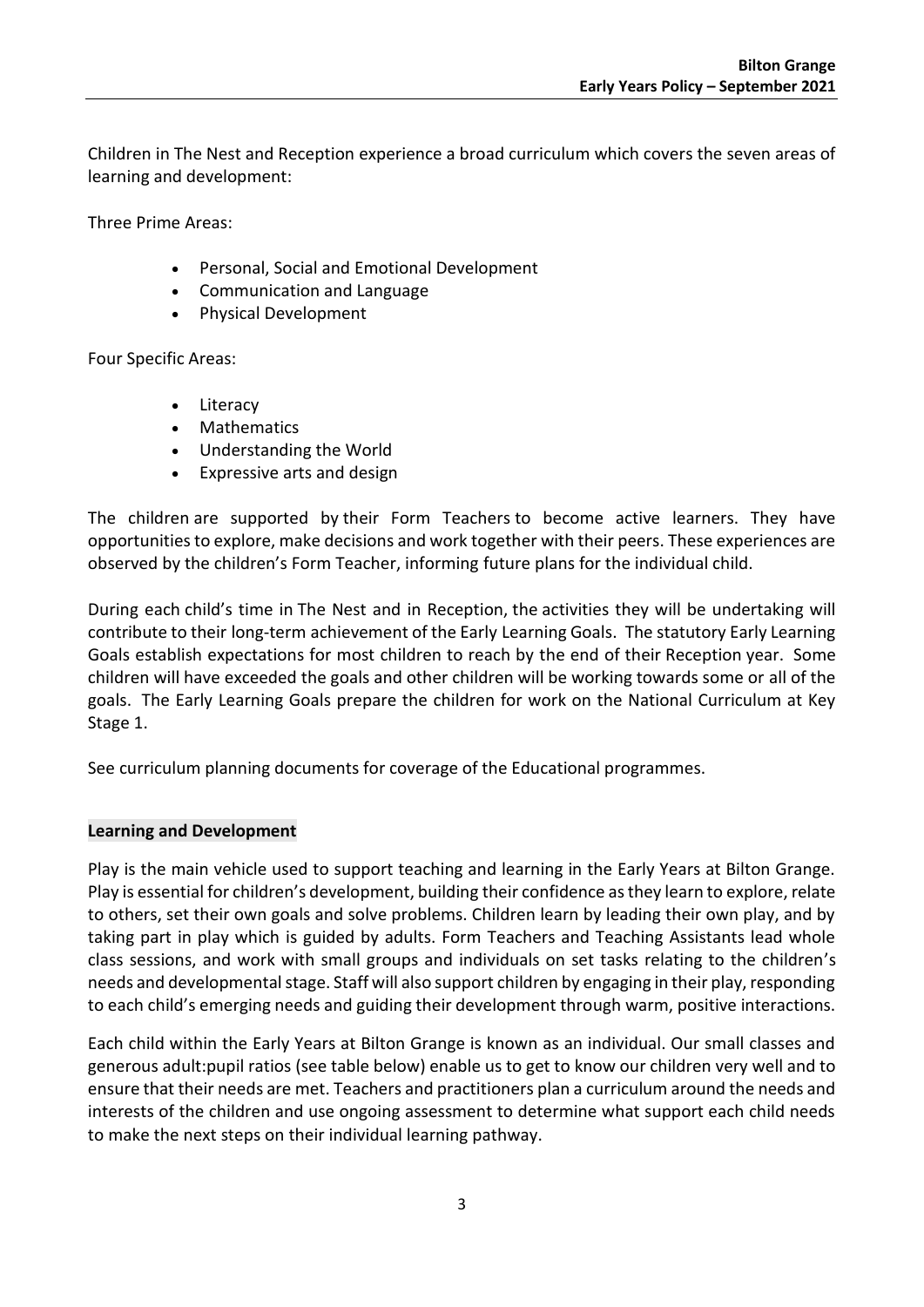## **Communication and Parents as Partners**

Communication between School, children and parents is a key aspect to ensure an effective delivery of an Early Years education. We work together in an atmosphere of mutual respect within which children can have security and confidence.

We aim to build strong relationships with our parents in several ways:

- Meeting with the Head and Assistant Head, Pre-Prep prior to registration, sharing the school's ethos and answering any questions
- Pre-Prep Handbook, shared with Parents in the Welcome Pack.
- Start of term Induction Talks, ensuring that parents have a good understanding of the ethos and aims of the department and how they might best support their child at home.
- Face to face handover every day at the classroom door, where important messages and informal feedback from the day are provided.
- Regular newsletter, sharing events and news
- Ongoing observations and assessments are shared with parents via Tapestry and regular meetings to share progress, are held.
- Formal Parents' Meetings are also held each term. If a child's progress in any of the seven areas gives cause for concern, the form teacher will discuss this with the parents to agree how best to support the child to ensure progress. Specialist support will be sought where appropriate and always with prior agreement with the child's parents. Liaison with external agencies is always supported where appropriate.

### **Admissions arrangements**

The Admissions team at Bilton Grange will take families on the journey from their first point of contact to the point where their child is happily settled at School. Part of the admissions process is ensuring that we are able to get to know every child, so that we are able to effectively meet their needs, support a smooth transition and ensure that they will be able to thrive in our setting.

Prior to the children starting school:

- 1. All children are invited to either a taster day or the Teddy Bears' Picnic, our induction event for new Reception starters.
- 2. The Admissions team will seek contact and transitional information from the previous setting so that we can assess each child's stage of development and particular needs. If any concerns are raised at this point, then further conversations will be arranged between the child's parents, and if appropriate, the previous setting.
- 3. All Parents are invited to an Induction session prior to the summer holidays (or a meeting with the Form Teacher at another time if appropriate), and again at our New Parents' Drinks and Induction Talks at the start of term. This is an opportunity to find out all about the year ahead and receive information about the EYFS curriculum, school routines, uniform and what to expect in the first few weeks of school.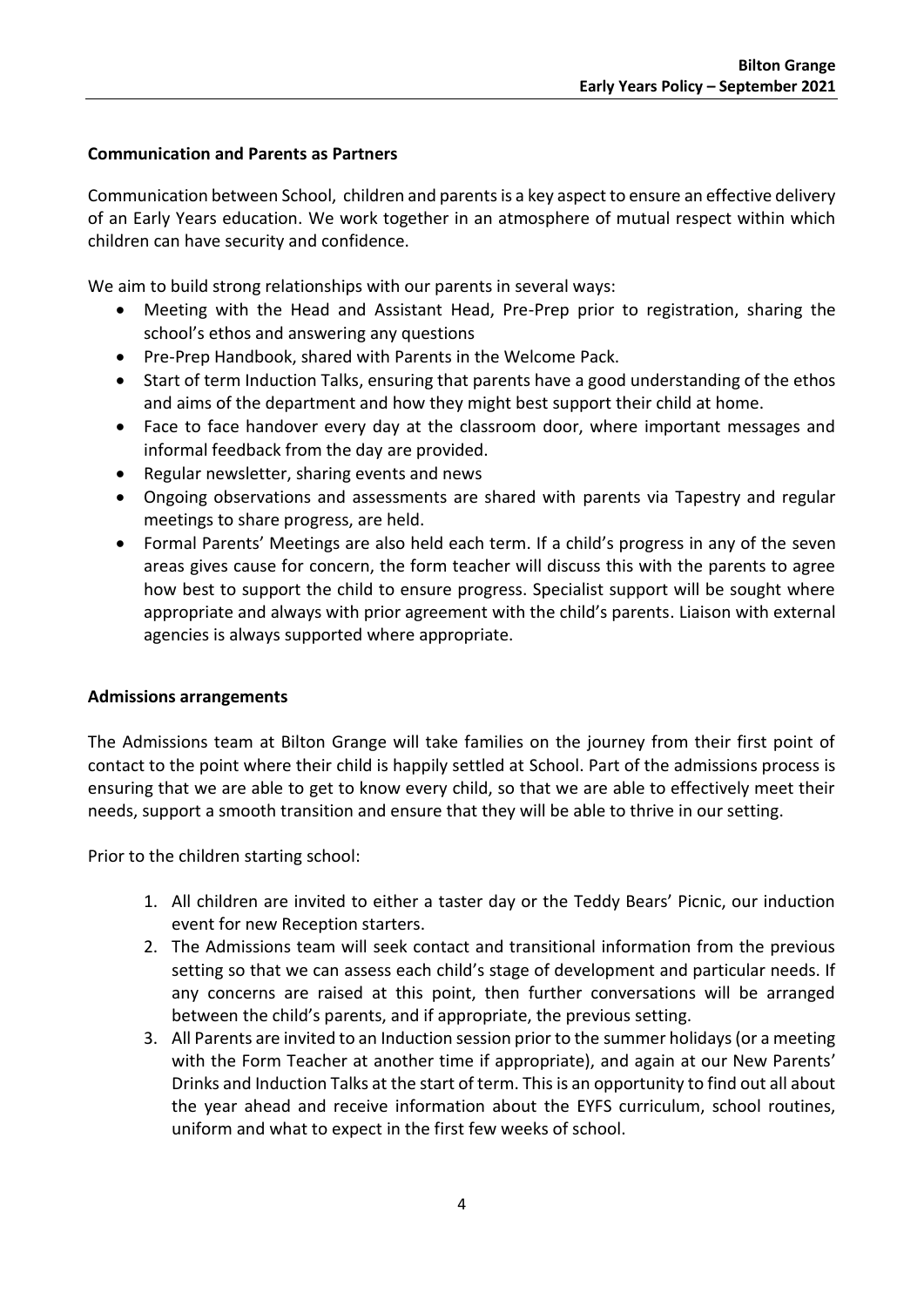# **Starting School:**

We offer a staggered start to the children's first week in Reception, as a way of allowing the children more time and space to settle and for the staff to get to know each child thoroughly.

# **English as an Additional Language (EAL)**

We welcome children from all backgrounds and cultures and appreciate the diversity and wealth of unique experiences that this brings to our community. We recognise that we may have children who are learning English as an additional language and for whom English may not be their first language at home. Our Form Teachers will take steps to ensure that the child's home language is celebrated within the classroom and that they are able to use their home language in their play and learning. We will ensure that steps are taken to ensure the child is able to develop their language skills at home and that sufficient support is offered to ensure they learn and reach a good standard of English language.

At Bilton Grange we will ensure the following to aid our Early Years EAL learners:

- Don't expect or insist on speech too early. The 'silent period' is a stage of development in learning EAL.
- Speak to the pupil every session, face the pupil when you are talking. Allow time for the pupil to process what you have said. Repeat if necessary.
- Keep talking to the child as you play alongside them, modelling correct language for the child to listen to. Use short, simple sentences.
- Respond positively to all attempts to communicate. Do not correct errors but model the correct English in response.
- Use non-verbal gestures to help understanding a high percentage of communication is nonverbal.
- Involve the child in 'hands on' practical activities so that new language can be learned in context e.g. cooking activities, movement activities, role play.
- Be consistent with simple instructions. The repetition will help the child to learn.
- Follow the child's interests talking about what they are doing, seeing, touching, smelling helps to keep them interested in the language you are using.
- Use stories, songs, and rhymes with repetitive chorus lines to encourage the child to join in. This will help in learning vocabulary and simple English structure.
- Provide music opportunities where children can participate without using spoken language, e.g. through actions, playing a musical instrument.
- Ensure that there is a routine providing structure to the day. The structure can be relied upon when a child is faced with a confusing new environment, strange faces and a new language.
- Use visual prompts visual timetables, so that the child knows what is coming next and can ask for e.g. the toilet by using the picture.
- Try to give bilingual children lots of opportunities to work in small groups which are less threatening, and where children feel more able to contribute. Pair a child with a peer they feel comfortable with.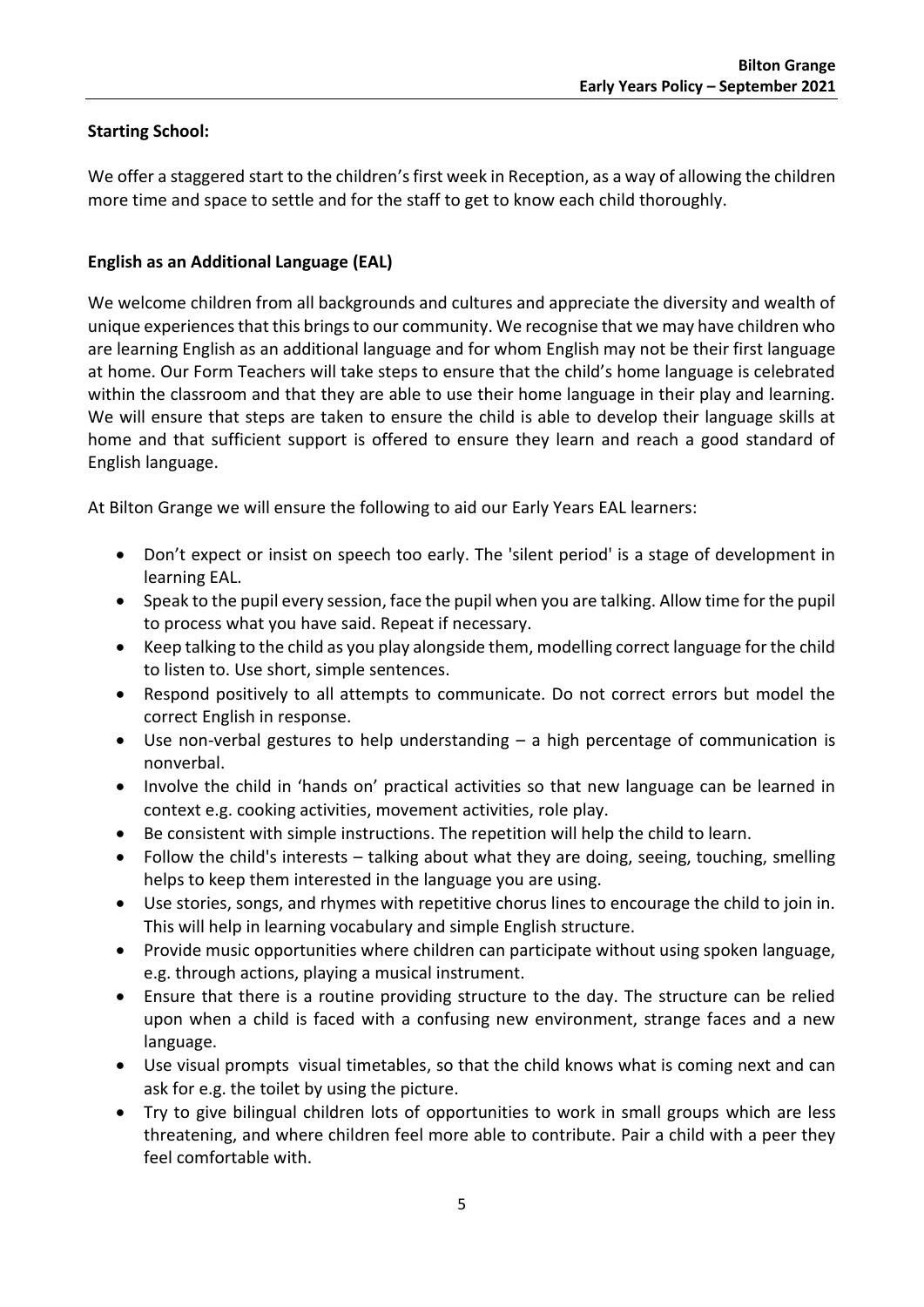- Use ICT computer, talking tins, talking pens, Easi-speak microphones, Tuff Cams, talking photograph albums, iPads, and interactive white boards.
- Make sure displays are culturally inclusive and promote positive images.
- Involve parents and families encourage parents to still speak in their home language at home to maintain bi-lingualism. Research studies show that English language development progresses best where children use and develop their first language alongside English.
- Compile a list of 'survival' words in English and home language.
- Compile a list of words to console an upset child.

# **Assessment and Progress Tracking**

Staff practitioners work as a team, observing and assessing children as they learn, both at the baseline phase and throughout the year. Ongoing assessment (also known as formative assessment) is an integral part of the learning and development process. These observations enable staff to understand each child's level of achievement and their interests. This then shapes teaching and learning experiences for each child, reflecting that knowledge. Ongoing assessments are discussed between all staff so that there is a shared understanding of each child's developmental journey.

During the first term the Nest children are assessed on all areas of development and learning and a short report is created to determine where they are in their learning and what their appropriate next steps are. This helps practitioners guide the children's learning at the beginning of the year and allow for progression planning. These are used in conjunction with any reports submitted by the child's previous nursery and information provided from parents/carers. At the end of the year a brief summary report is created for Upper Nest children as a celebration of their time in the Nest and to help their next teachers when planning for their next stage in learning.

Every three weeks, tracking meetings between the key staff from each year group are key opportunities to share our knowledge of the children, and to agree next steps, both for those who may require additional support, and for those who are showing themselves to be exceeding expectations and needing greater stretch and breadth in their provision. Directed and individualised interventions will be planned, depending on the children's learning needs.

More formal standardised assessments (CEM Base) are administered at the beginning and again at the end of the Reception year to measure progress and provide additional information to support planning at the beginning of Year 1. Assessment informs an ongoing dialogue between the Reception team and Year 1 teachers about each child's learning and development, to support a successful transition to key stage 1.

# **Early Years Foundation Stage Profile**

The Early Years Foundation Stage Profile (EYFSP) is completed for each child in the final term of Reception. It should provide a rounded picture of a child's knowledge, understanding and abilities, their progress against expected levels and their readiness for Year 1. This will be part of the reporting system for the children in Reception. The Profile will be completed no later than the 30 June and each child's progress will be measured against the Early Learning Goals. There will be the opportunity for parents to discuss the profile with staff during Parents' meetings and a copy will be sent home at the end of the year. The Foundation Stage Profile will also be shared with Year 1 teachers to aid planning for the transition to Key Stage One.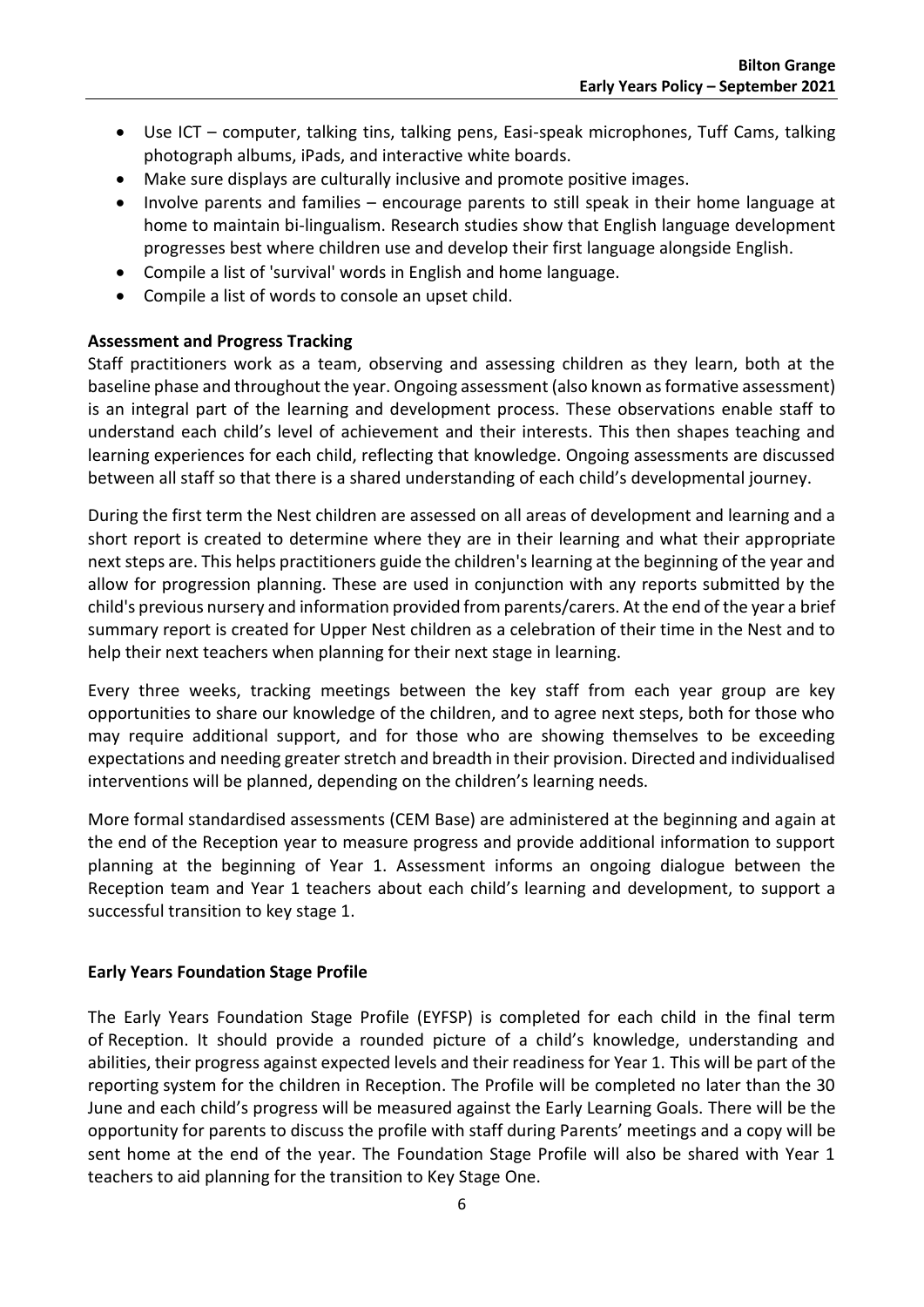EYFSP data is provided to the local authority on request.

### **Safeguarding and Welfare**

Safeguarding is EVERYONE'S responsibility.

Bilton Grange is absolutely committed to creating an environment where children feel happy, safe and secure and where their individual needs are met. We pride ourselves on building warm and trusted relationships between our staff and the pupils they are caring for.

We follow all safeguarding and welfare requirements of the EYFS Statutory framework, and this policy should be read in conjunction with other relevant policies, most notably the Child Protection policy.

## **Child Protection**

The Designated Safeguarding Lead is: Mireille Everton

The Designated Safeguarding Lead with responsibility for EYFS is: Katie Gedye, Assistant Head, Pre-Prep

The Governor with responsibility for Safeguarding is: John Moreland

Our staff work hard from the very beginning to get to ensure that every child is known as an individual and that trusted relationships are built. We prioritise building relationships with parents and carers, through our transition events, such as visiting pupils within their previous settings and thorough daily handovers.

The use of the recording system MyConcern ensures that all information is stored securely and shared with the appropriate personnel. All staff are trained in the use of the system and share the knowledge that Safeguarding is EVERYONE's responsibility.

The Early Years areas are 'mobile-free' zones. Parents and staff all follow the same rules, and mobile phones are stored safely and away from the children. All devices used to observe and track the children are school owned devices.

Safeguarding training, including Prevent, form a compulsory part of both induction training for new staff, and ongoing training for current staff. All staff are expected to have a confident, working and up to date understanding of key documents, including the School's Safeguarding and Child Protection policy (September 2021), Keeping Children Safe in Education (Part 1, September 2021) and The Staff Code of Conduct (2021). Staff are trained to identify signs of possible abuse and neglect at the earliest opportunity and to respond in a timely and appropriate way.

# **Trusted Network at School**

At Bilton Grange we recognise that, due to the age of our children, they may require different or additional mechanisms for encouraging them to share or disclose something worrying in their lives.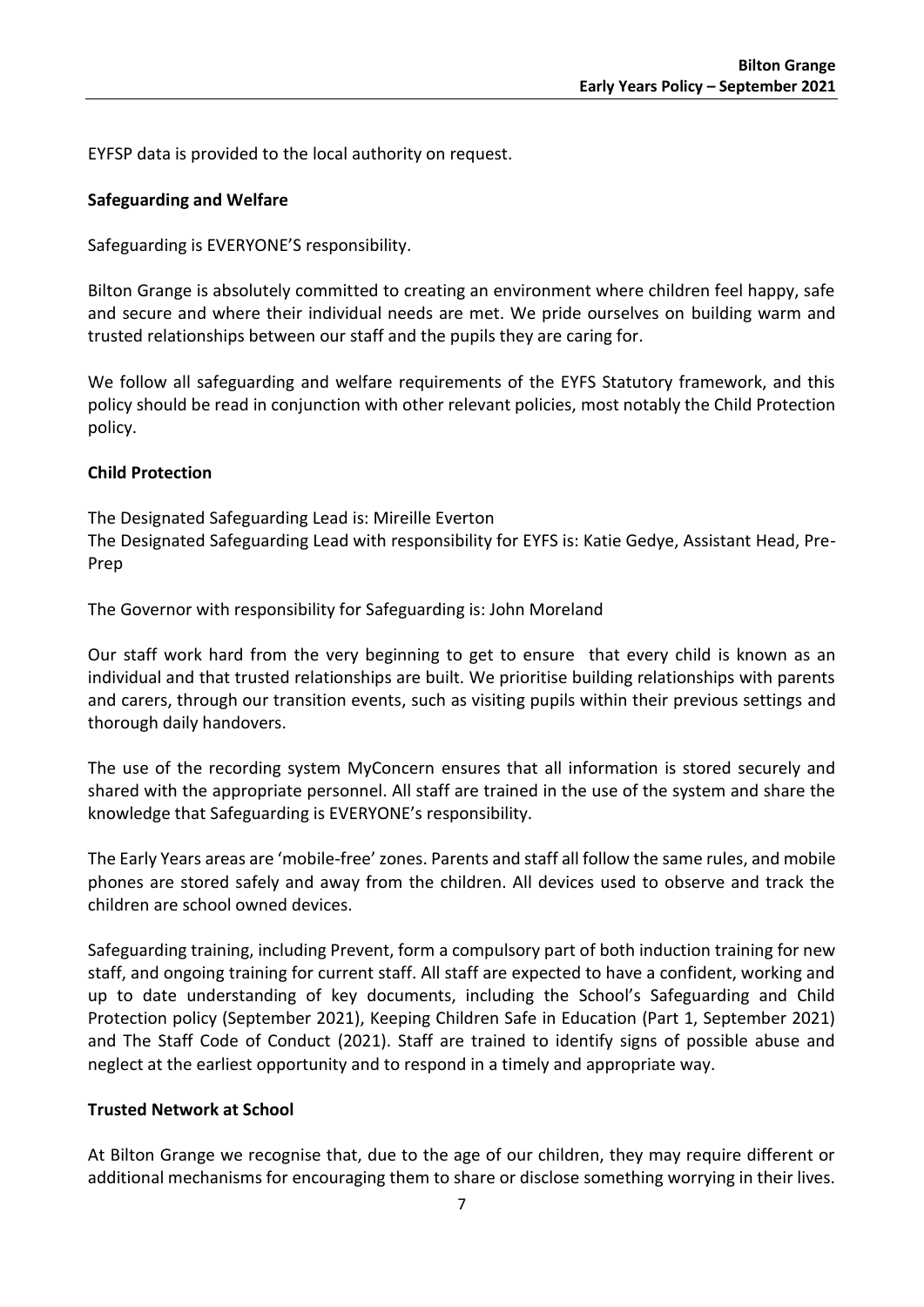Each class and year group creates together a 'Trusted Network at School' of known and familiar adults, providing a wealth of choice for a child to talk to. These chosen adults, people who play a significant part in the children's lives at school already, make efforts to familiarise themselves with the children through play and sharing lunches etc. Trusted adults, in addition to those on the teaching team, could include the Pre-Prep Secretary, the Assistant Head Pre-Prep, the School Nurse or one of our specialist teachers. These key adults are discussed with the children with the message that the children can tell them anything, and photos of these staff are displayed in the classroom.

### **Suitable People**

Staffing and recruitment checks in the Nest and Reception meet all requirements as laid out by the EYFS framework. Staff are expected to declare if there is any reason (medical or other) that would impede them from carrying out their role in caring for the children fully and effectively.

New staff undertake a period of induction and training to ensure that they have the knowledge and understanding to fulfil their roles and responsibilities. Induction includes emergency evacuation procedures, safeguarding, child protection, and health and safety issues.

Bilton Grange is committed to supporting the professional development of its staff and all staff are encouraged to seek inspiring training that is relevant to their post and will further their knowledge.

## **Supervision (See separate Early Years Supervision Policy)**

All staff who work with Early Years children are involved in our Supervision programme. Effective supervision provides coaching, support and training for the practitioner and promotes the interests and care of the children. Supervision enables confidential discussion of sensitive issues with a line manager and fosters a culture of continuous improvement through reflection. All staff can have informal conversations with the Assistant Head Pre-Prep or the Headmaster at any time, but more formal Supervision meetings are offered termly.

### **Paediatric First Aid Training**

The monitoring and provision of Paediatric First Aid training for Early Years staff is the responsibility of the School Nurse.

At Bilton Grange, we are committed to ensuring that our staff have an in-depth and confident knowledge of first aid, and the aim is to train all members of Pre-Prep staff with a full Paediatric First Aid qualification. At least one member of staff with a current paediatric first aid (PFA) certificate will be on the premises and available at all times when the children are present, and must accompany the children on outings. PFA training is renewed every three years. New members of staff, qualified on or after June 2016, will not be included in ratios unless their paediatric first aid is completed within 3 months of their start date, up until the point where their training is concluded.

A qualified first aider is always on duty during play times and is contactable via a walkie talkie. The Pre-prep secretary is also first aid trained and available at all times. The Pre-Prep has its own fully stocked sickbay, where treatment is administered. The School Nurse when not available and on site, is contactable by phone during the school day.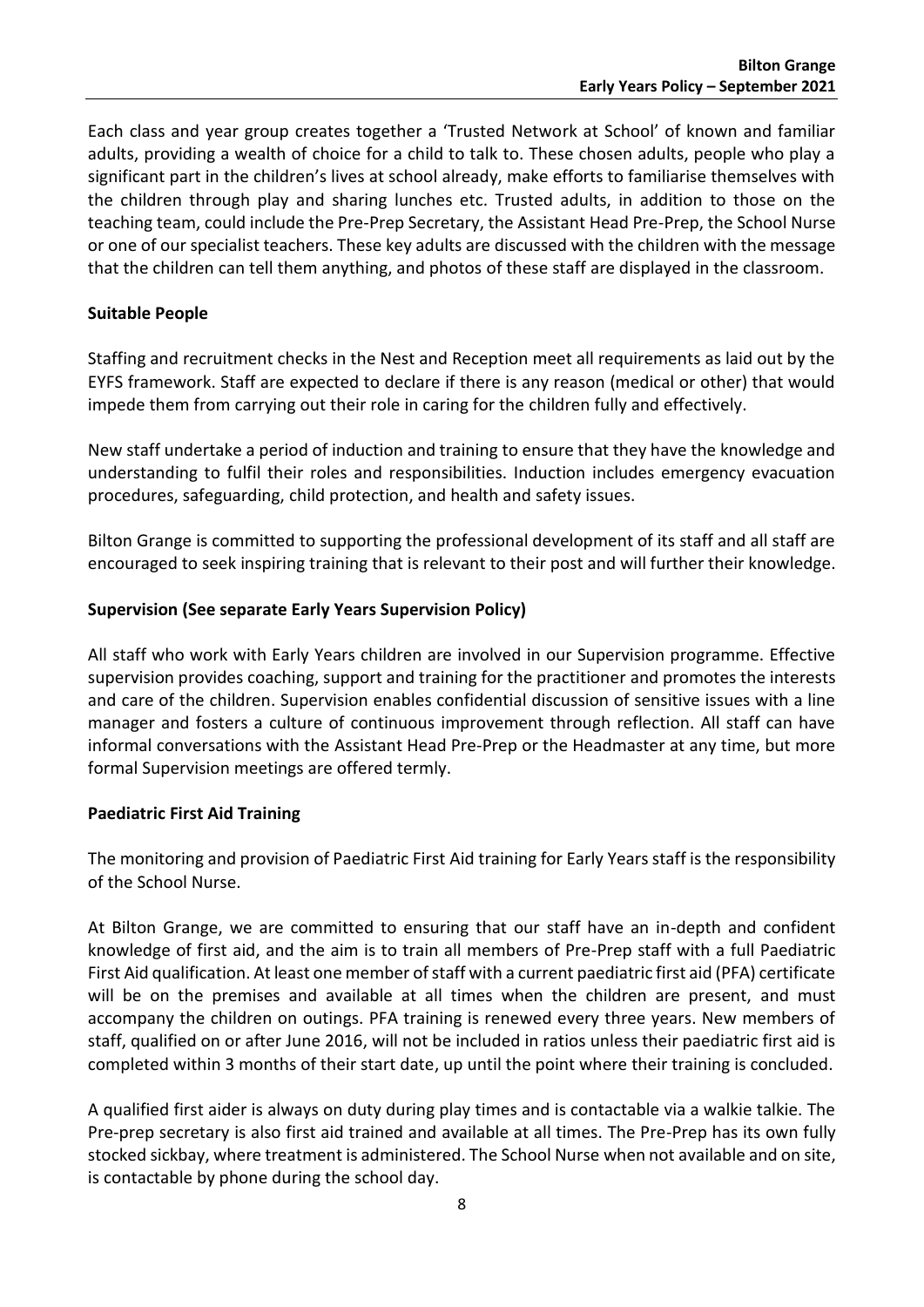# **Key Person**

Each child within the Nest and Reception is assigned a Form Teacher and parents are made aware of who this is prior to the start of term. Prior to starting, each child is offered some form of transition 'taster' session. This could be in the form of a morning visit to The Nest, or a cohort session, such as our Teddy Bears' Picnic for new Reception starters. The aim of each session is to start building those all-important relationships prior to the start of term and to start forming a baseline for where each child is in their developmental journey. Building relationships with the parents and learning about the family and life at home is an equally important part of our settling process. The Home Information form provides key details for staff, as do those initial conversations with parents.

# **Staff:Child Ratios**

| <b>Role</b>                              | <b>Name</b>      | <b>Qualification Level</b>            |  |
|------------------------------------------|------------------|---------------------------------------|--|
| Manager (Assistant Head Pre-Prep)        | Katie Gedye      | Level 6, QTS,                         |  |
| Reception Form Teacher (named<br>Deputy) | Arabella Hickman | Level 6, QTS                          |  |
| <b>Reception Form Teacher</b>            | Jo Phillips      | Level 6, QTS                          |  |
| Nest Form Teacher                        | Hannah Payne     | Level 6, QTS                          |  |
| <b>Nest Teaching Assistant</b>           | Lyndsey Turner   | Level 3 NVQ Diploma in Early<br>Years |  |
| <b>Nest Teaching Assistant</b>           | Sarah Pattison   | Level 3 NNEB                          |  |
| <b>Reception Teaching Assistant</b>      | Angela Douglas   | Level 3 NNEB                          |  |
| <b>Reception Teaching Assistant</b>      | Kaylynn Branston | Level 3 EYTS                          |  |

| Year group | <b>Required staffing</b> | Current numbers   Usual | staffing                   | Ratio |
|------------|--------------------------|-------------------------|----------------------------|-------|
|            | ratio                    | in year group           | number                     |       |
| $Nest(3+)$ | with QTS<br>1:13         | 20<br>Max.<br>per       | 3 staff (1 x QTS, 2   1:7) |       |
|            | session<br>present       |                         | x Level 3)                 |       |
| Reception  | with QTS<br>1:30         | 28                      | 4 staff (2 x QTS, 2   1:7) |       |
|            | present                  |                         | x Level 3)                 |       |

We maintain generous ratios of adults:children to ensure that we are able to meet the needs of all children and to ensure their safety. The children eat within a dining room and are supervised by at least two staff members whilst they eat. A minimum of two staff members supervise the playground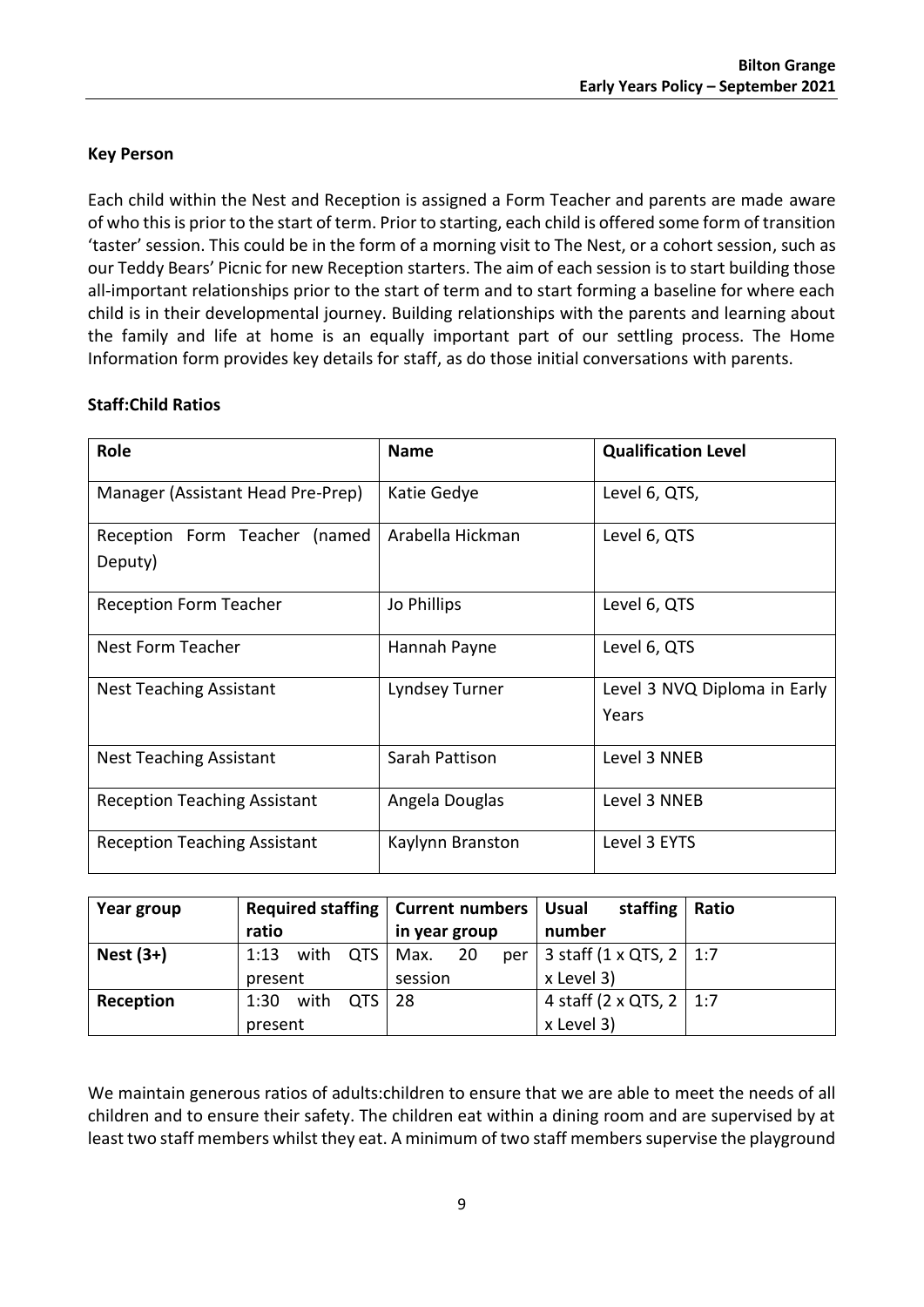at break and children are always supervised whilst in the classroom. Children are usually within sight **and** hearing of staff and are always within sight or hearing.

All statutory requirements regarding ratios for each age group are met.

Please see supervision policy for more details on how the children are supervised within and outside the buildings.

## **After School Care**

The Den runs after school every day, until 6pm. Our provision is play based, either outside on the play areas, or in The Den, upstairs, where crafts, games and toys are available. The Den for Early Years is staffed on a minimum of 1:8 ratio. When Nest children are present, there is always a member of staff on duty with a minimum Level 3 qualification.

### **Health**

## **Medicines**

Please see the Medical Policy, the Drug Administration Policy, Intimate Care Policy and the First Aid Policy for more information.

Bilton Grange is committed to promoting the good health, including the oral health, of all children who attend our setting.

We have a fully stocked 'Surgery' within the Pre-Prep, managed by the Pre-Prep Secretary and the School Nurse. Children can be treated here, and isolated if required. All relevant protocols with regards to COVID-19 are followed stringently, including the use of PPE when in close contact with a child displaying symptoms.

All medicines must be signed in to the Pre-Prep Secretary and administration of these medicines is managed by her. Where the administration of medicines requires technical, medical knowledge, relevant training will be provided. Prescription medicines will only be administered if they have been prescribed by a doctor, dentist, nurse or pharmacist. Medicines containing aspirin will not be given unless prescribed by a doctor. Written permission must be sought from the parent / carer prior to any medication (both prescription and non-prescription) being given. A written record is kept of all medicines administered and the parents / carer will be informed on the same day, or as soon as reasonably practicable.

Staff should seek medical advice if they are taking medication which may affect their ability to care for children, and any staff medication must be securely stored at all times.

# **Food and Drink**

All catering at Bilton Grange is provided by an external catering company, Chartwells, and cooked by our own catering team, here on site at the Pre-Prep. The menus are reviewed regularly and are overseen by a paediatric nutritionist to ensure they are healthy, balanced and nutritious.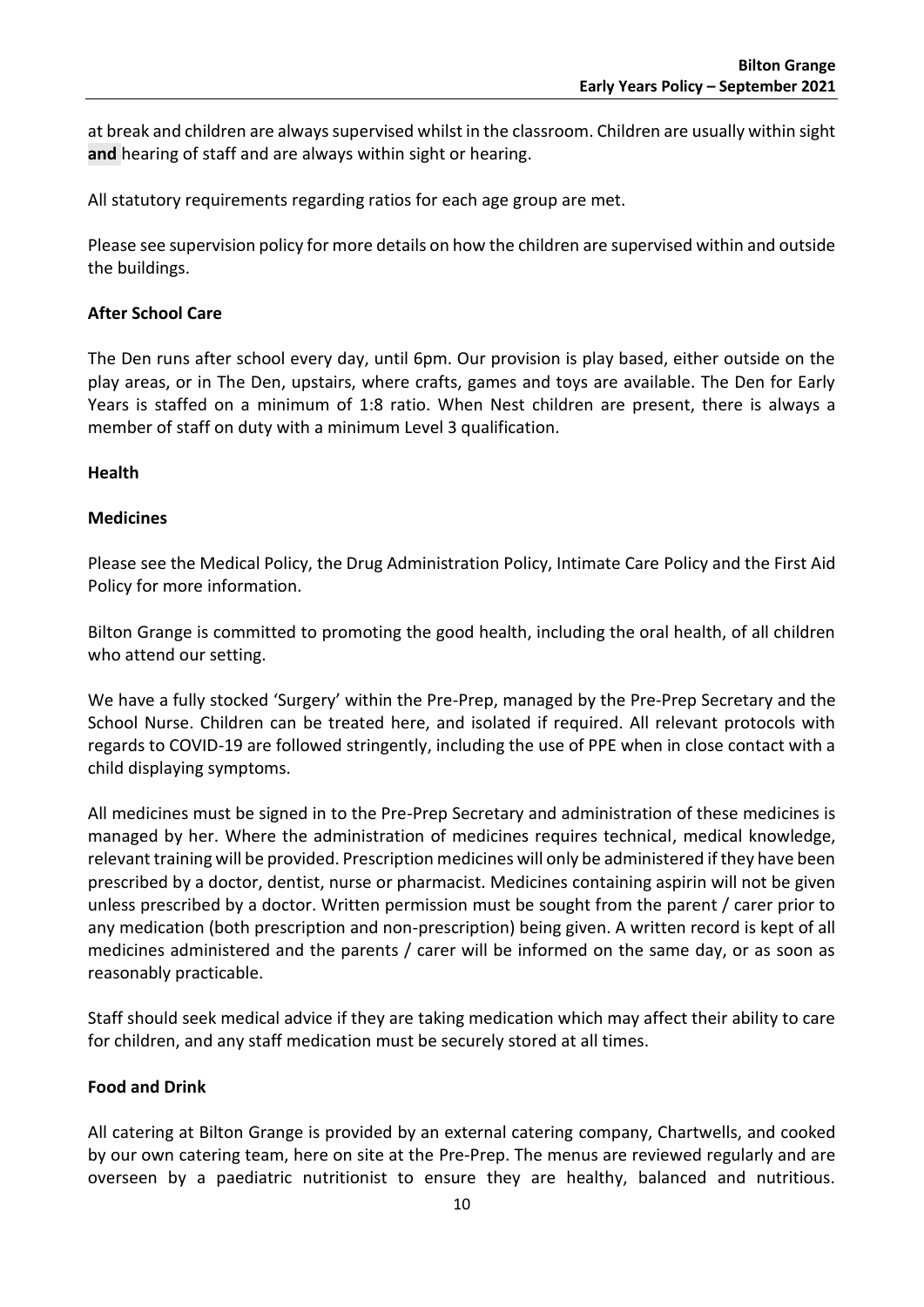Information about allergies, preferences and dietary requirements is obtained prior to a child's start date, and all dietary needs are catered for. Menus are shared with parents at the start of each term.

All the children have their own water bottle in school, which are washed and refilled through the day. Water bottles can also be provided for any child if required.

## **Accidents or Injury**

First aid supplies are found within the 'Surgery' in the Pre-Prep. First Aid boxes are available for all trips and outings and should be taken every time the children are taken out into the grounds e.g Wild Gardens.

A red incident form is completed for each incident, detailing how the incident happened, what the injury was and how it was treated. These are signed by a parent / carer on collection. If the injury is more serious, then the parents are always notified by phone.

## **Managing Children's Behaviour**

Encouraging good and kind behaviour is an integral part of every lesson and every interaction that takes place between staff and pupils in the Early Years. Staff will model good behaviour to the pupils and will seek opportunities to praise good behaviour when they see it. Young children will naturally want to please, and they will seek to copy the good behaviour of others. Staff in Nest and Reception teach the children about 'Kind Hands' and 'Kind Words' as a way of discussing and encouraging words and actions that are kind to others. Behaviours that are not kind are used as learning points. The staff take time to discuss the behaviour and how it may have impacted on their peers. Children are always encouraged to take an empathetic viewpoint and to make a sincere apology if they have not made a good choice.

The home-school link is an important part of how we manage behaviour as it helps to ensure a consistency of approach and a shared understanding of how particular behaviours will be dealt with.

Where required, observations and records will be kept in order to track a child's behaviours, seeking to understand context and triggers and enabling a consistent approach to managing the behaviour.

Early Years staff will never give or threaten corporal punishment to a child and will not use or threaten any punishment which could adversely affect a child's wellbeing. A physical intervention will only be used for the purposes of averting immediate danger of personal injury to any person (including the child) or to manage a child's behaviour if absolutely necessary. A written record will be kept of every instance in which a physical intervention is used and the parents / carers will be informed on the same day.

### **Safety and suitability of premises, environment and equipment**

# **Safety**

We are proud of the spaces in which our children learn at Bilton Grange. Both Reception and The Nest are newly refurbished, bringing the rooms up to a high standard, both with respect to décor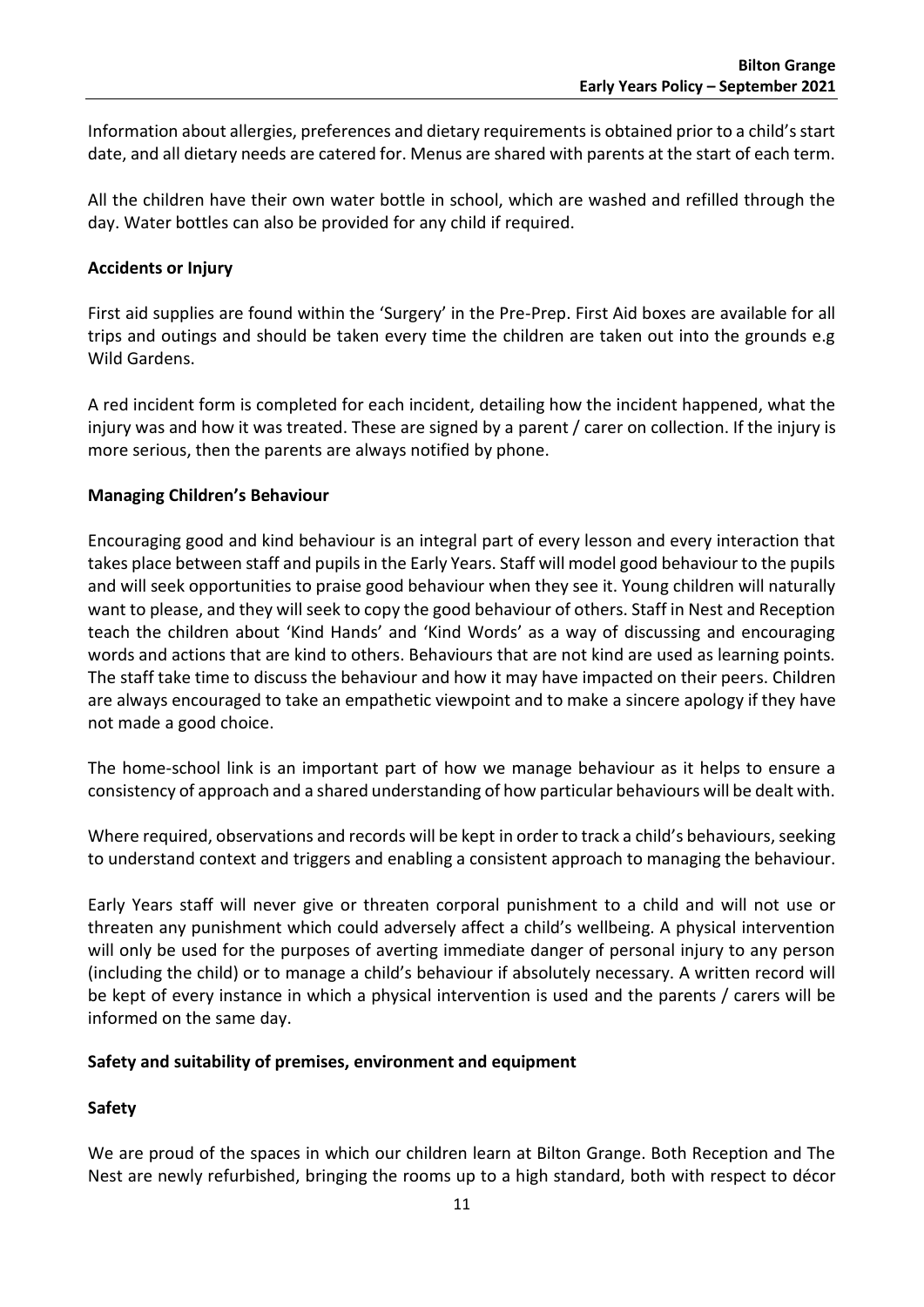and health and safety, with new lighting, flooring, furnishings, installation of finger guards on all doors, a new fire alarm system and the installation of air sterile units.

Both areas have free flow access to an enclosed garden area and their own toilet and washbasin areas. The children also access the wider 90 acres of grounds at Bilton Grange, including the Science pond, the Organic Garden and the Wild Gardens outdoor classroom.

Smoking and vaping are not allowed in or on the premises.

Pupils are only handed to known parents or carers. If an adult arrives to collect, whom we are not expecting, and no prior notification has been given (even if this is another parent known to us), then we will always contact the parent for confirmation prior to releasing the child.

All visitors follow set procedures for signing in and supervision whilst on the premises. Visitors are clearly marked with a red lanyard and should not be unaccompanied whilst on site.

All Early Years classroom areas, the playgrounds and the outdoor learning environment are the subject of regularly reviewed risk assessments. Staff carry out daily checks of each learning environment, reporting any health and safety concerns or maintenance issues to the Pre-Prep Secretary. If the area is deemed to be unsafe then it will be marked as 'out of bounds' until the issue can be rectified.

Early Years children are periodically taken on trips outside the school grounds. Each trip is individually risk assessed and will always be the subject of a pre-visit recce, if it is somewhere we haven't been before. We maintain generous ratios of adults:children (usually 1:3 in Nest and a minimum of 1:6 in Reception, depending on the trip). Vehicles and their drivers are always adequately insured and follow all appropriate health and safety guidelines.

# **Transporting of EYFS children**

As a school, we have robust procedures in place for ensuring the safety of children whilst they are being transported to and from School. In the case of EYFS children, arrangements would only be agreed once a full risk assessment had been carried out and would be dependent on the journey and the needs of the individual child. The risk assessment would include details of whether the child would need to be accompanied, and what the arrangements would be for seeking help in an emergency. Where agreement is made to transport a child to and from School, the School will make clear to parents the scope of responsibility, including the policies and procedures that apply during these times.

Full records will be kept of vehicles and drivers that are used in the transportation of children. All drivers would have the full DBS and recruitment checks as required of all members of Bilton Grange staff.

### **Special Educational Needs and Disabilities (to include Gifted and Talented)**

The Head of Learning Development (SENCo) is Nicola Sodhi. The Assistant Head of Learning Development with responsibility for Early Years is Charlotte Peters.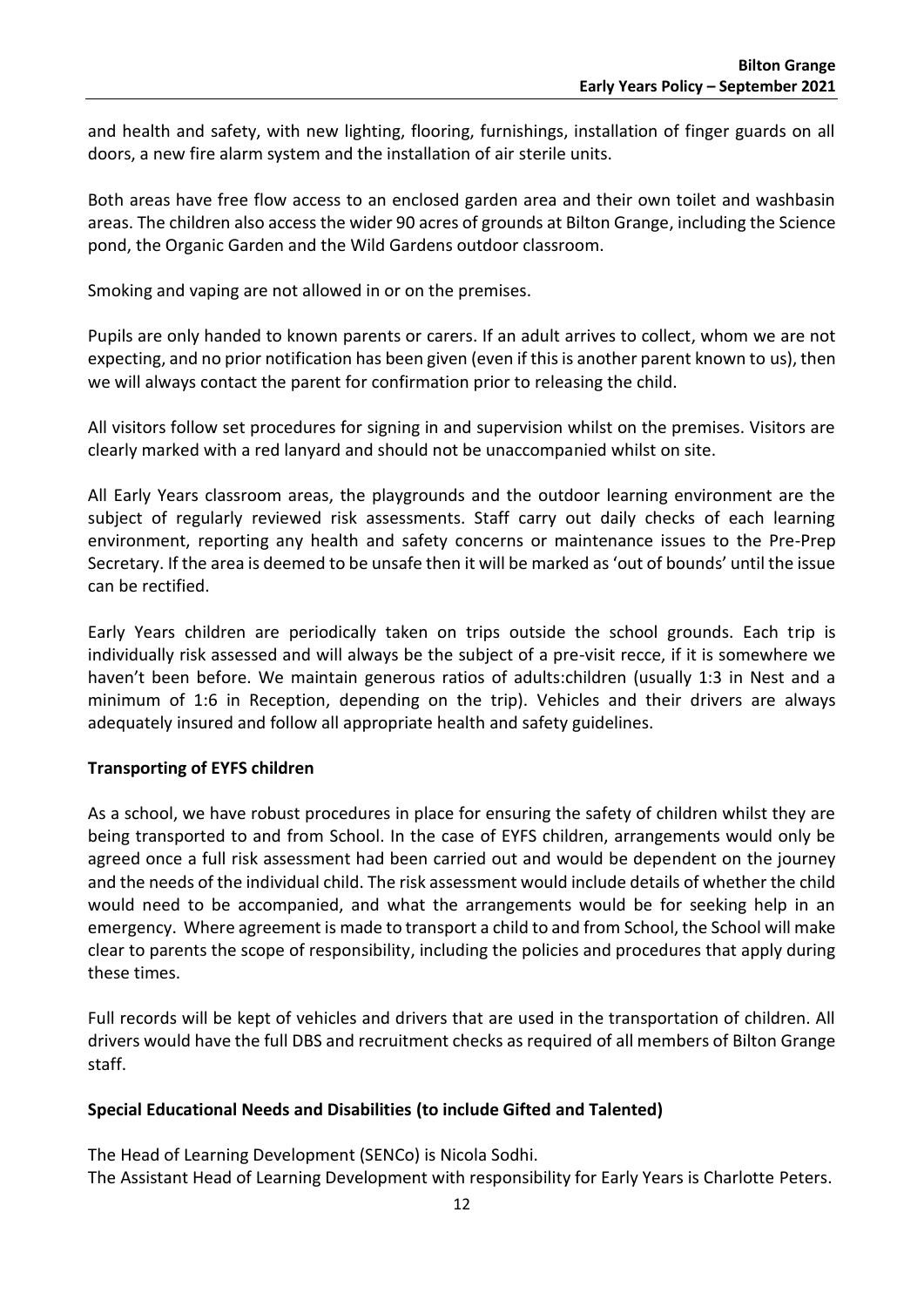We respect the right of all children in our school, irrespective of differences in ability, to access all areas of learning, and to develop the knowledge, skills, understanding and attitudes that are necessary for their self-fulfilment and eventual development into active and responsible adults.

As a provision funded by the local authority to deliver early education places, we have regard to SEND Code 2015 in the following ways:

- We plan effectively to meet the four areas of need: communication and interaction, cognition and learning, social emotional and mental health, sensory and/or physical needs
- We have a clear approach to identifying and responding to SEN
- Progress of each child is monitored and reviewed throughout the year to ensure progress is as expected against the EYFS Outcomes
- The assess/plan/do/review system is used to create a graduated response to the child's needs. Any concerns are passed on by Nest staff to the Assistant Head or Head of Learning Development, who will assist in the observation and monitoring of progress, as well as next steps to help meet the child's needs
- Children identified as requiring support in one of the four areas of need will have their own IEP (Individual Education Plan). This is reviewed termly. This plan is written by the Form Teacher, in collaboration with the parents
- Where appropriate and required, the help of external specialists is sought (e.g. Speech and Language Therapists, Educational Psychologists, Occupational Therapists). External advice will be supported when suitable for the setting
- If a pupil's needs are greater and require further support, we may request an EHC assessment with Warwickshire County Council, supporting the parents with this process
- Parents are involved at each stage and at the earliest opportunity.

For more information, please refer to the Learning Development Department Policy.

In addition to our provision to support those children with a Specific Educational Needs, we also identify those children who are 'able' and 'very able'. This might be a child deemed to be 'gifted' with a broad range of academic ability at a very high level, or it may be a child deemed to be 'talented', with outstanding skills in one or more specific areas (e.g. sport or music).

In this instance, we follow our Gifted and Talented Policy to ensure that we:

- ensure that we recognise and support the needs of our children;
- ensure children are 'stretched and challenged' to meet their potential;
- enable children to develop to their full potential;
- offer children opportunities to generate their own learning;
- ensure that we challenge and extend the children through the work that we set them;
- encourage children to think and work independently.
- enable children to develop higher order thinking skills.

For more information, please refer to the Gifted and Talented Policy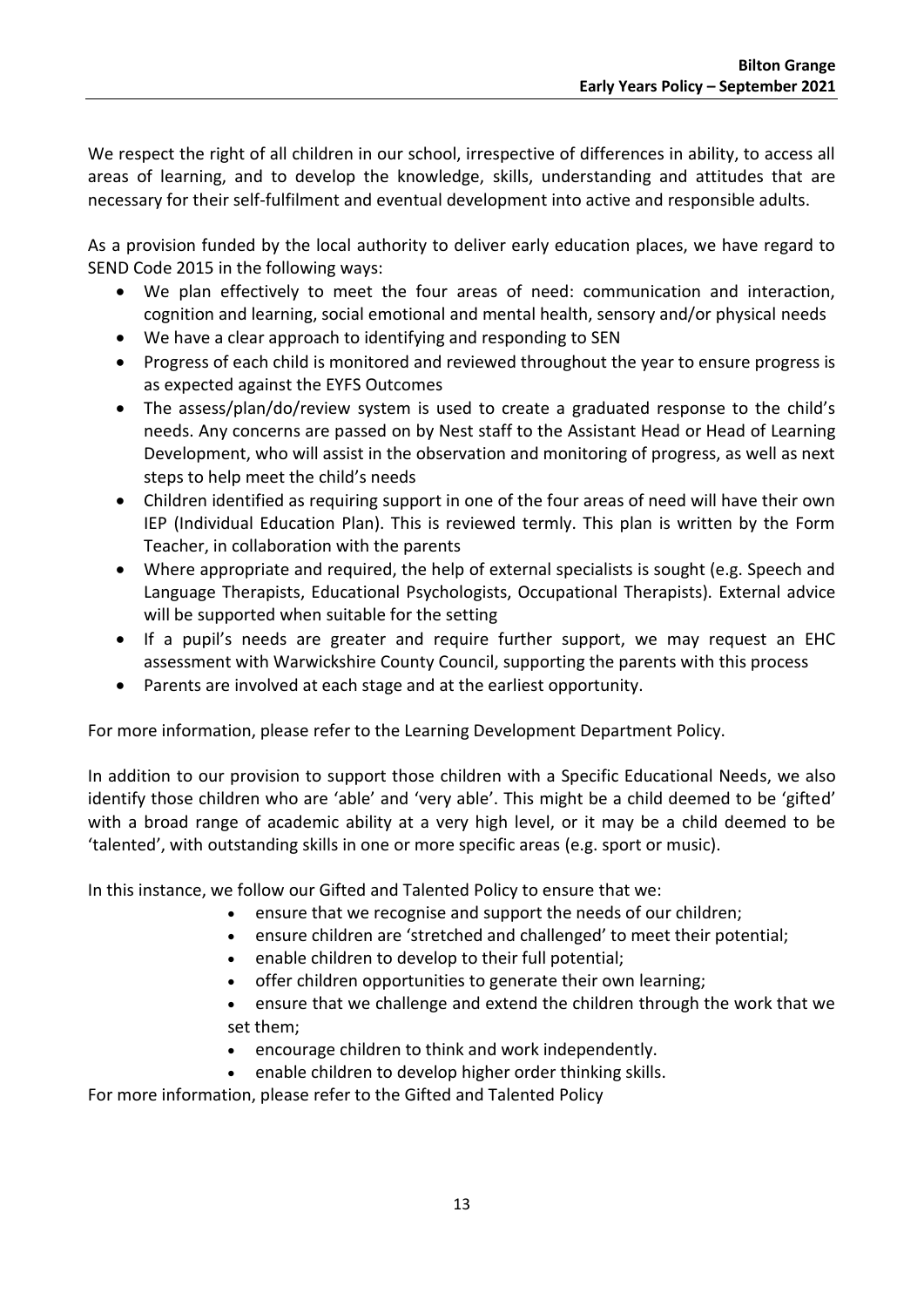## **Information and Records**

Records are kept and shared only as appropriate to ensure the safe and efficient management of the setting and to ensure that each child's needs can be met. Information may be shared, where required, with parents and carers, other professionals working with the child, the police, social services and Ofsted/ISI. If a child is attending more than one setting, then we ensure a flow of communication between the two settings as appropriate.

Daily face-to-face feedback at collection and drop off times, regular informal feedback via Tapestry and more formal feedback during focus week meetings and Parents' meetings all help to ensure a regular and effective two-way flow of information between parents and the Form Teachers.

The School has systems in place to ensure that all confidential information is kept securely and only shared and accessed by staff who need the information to ensure the welfare of the child.

## **Information for Parents and Carers**

Our Pre-Prep Handbook is reviewed annually and is shared with all parents prior to the child's start date. The handbook contains information about how the Early Years framework is delivered at Bilton Grange as well as additional information about our provision.

Each academic year begins with Induction Talks led by the Form Teachers where we share details about the year ahead with parents, including the timetable and shape of the day, and how they can support their child at home.

### **Complaints**

Bilton Grange maintains an open-door policy and we hope that most parental concerns can be addressed at the early stages, through conversations with the Form Teacher and the Assistant Head, Pre-Prep.

Bilton Grange regularly seeks the opinions of our parents through Parent Surveys, and we actively seek to monitor and address concerns. These are recorded so that patterns and systems can be monitored and to aid continuous school improvement.

More information on the recording and response to more formal complaints can be found in our Complaints Policy. Bilton Grange will investigate any written complaint relating to their fulfilment of the EYFS requirements and notify complainants of the outcome of the investigation within 28 days of having received the complaint. The record of complaints must be made available to Ofsted and ISI, on request.

All parents will be made aware of an inspection, prior to its start, and the outcome of any inspection following its completion.